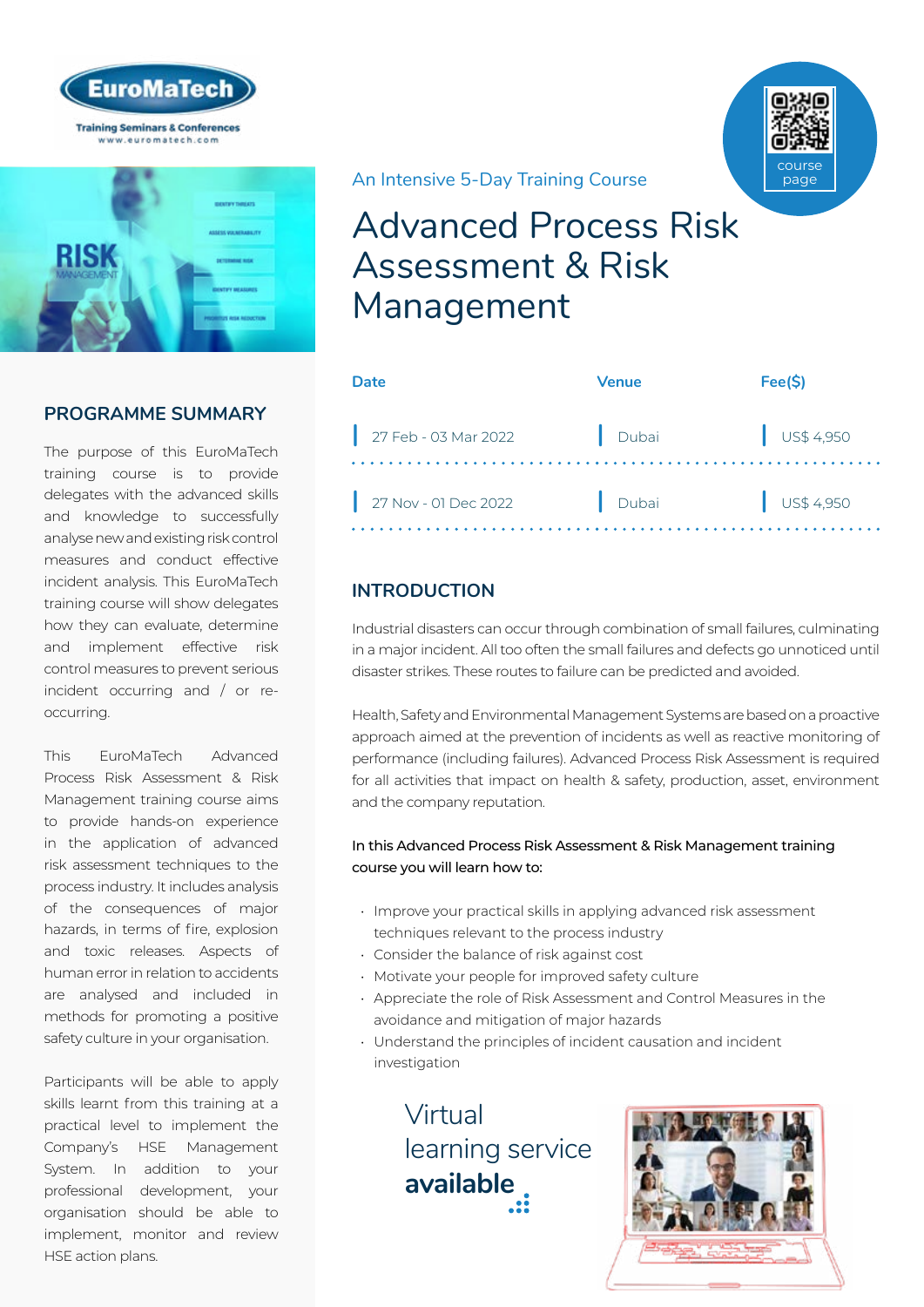### **TRAINING METHODOLOGY**

Delegates will learn by active participation through inspiring presentation tools and interactive programme and role-playing activities, presented in a lively, enthusiastic and interesting style. Delegates will take part in topic exercises, case studies during this inclusive training programme.

#### **WHO SHOULD ATTEND**

- Management and those with responsibilities for analysing risks and incidents
- Production, project, process, mechanical, control, maintenance and HSE Personnel
- All personnel involved in implementing the Company's HSE Management System

#### **PROGRAMME OBJECTIVES**

- Recognise the difference between hazard, risk and risk assessment
- Learn how to evaluate different types of risk
- Understand Control Measures and Mitigation Measures
- Develop the skills of applying advanced risk assessment techniques relevant to the process industry
- Develop a strategy for planning and implementing risk reduction action plans
- Appreciate the contribution of human error to accidents
- Be able to understand the root causes of major incidents

## **In-house Training**

EuroMaTech is capable of conducting this training programme exclusively for your delegates. Please e-mail us on inhouse@euromatech.ae for further information and/or to receive a comprehensive proposal.





**Email Address:** info@euromatech.ae

**Website:** www.euromatech.com

## **QUALITY CERTIFICATIONS & ACCREDITATIONS**



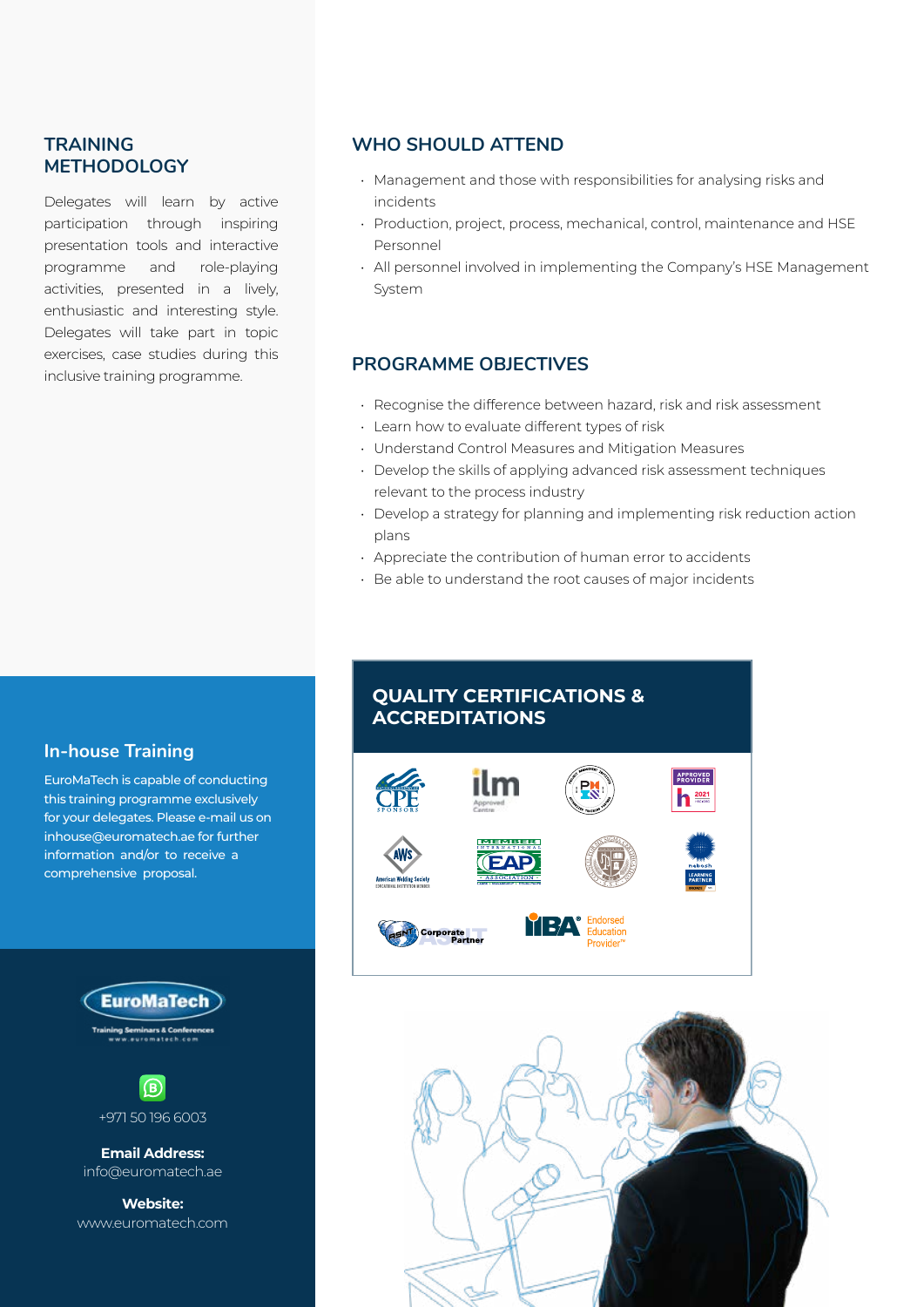# **COURSE OUTLINE**



## **Day 3**

#### Environmental Risks and the Human Factors in Accident Causation

- Overview of Environmental Hazards, Risks and Risk Management
- Barriers and Environmental Risks
- Brief overview of Human Factors in Incident Causation
	- » Sensory and Perceptual Processes
	- » Individuals Psychology and **Differences**
	- » Perception and Decision Making
- Human factors, including errors and violations
- Improving Human Reliability: reducing the likelihood of errors and violations

## **Day 1**

## Advanced Risk Analysis

- Introduction
- Some Major Industrial incidents to learn from
- Principles of Risk Analysis
- The ISO 31000 International Risk Management Standard
- Consideration of the Risk Analysis Framework
- Risk Evaluation Process and Risk Assessment Techniques
- Personal Safety and Process Safety
- An introduction to the concepts of Layers of Protection (LOPs)
- Process Safety: Control Measures and Mitigation
- Risk Assessment Tool: BowTie Diagrams as an Advances Risk Assessment Tool

## **Day 4**

#### Fires, Explosions and Toxic Releases

- Types of Fires (including pool fires, jet fires, etc) » Fault tree analysis
- Explosions (LEL, UEL, and dust explosions)
- Pressure Explosion
- The DSEAR Risk Assessment
- Toxic Releases
- Incident Re-occurrence – Organisations Have No Memory

## **Day 2**

#### Advanced Incident Analysis

- Accident / Incident Causation
	- » Active Failures and Latent Conditions
	- » Barriers
	- » LOPA
	- » Review of the BowTie Diagram
- Investigating Accidents and Incidents
	- » Incident Occurrences; Eye Witness Testimonies; Analysis Team
	- » Gathering Evidence; Expert Support; Incident Sequence
	- » Preliminary Causes; Root Cause Analysis; Human Factors
	- » Risk Control Recommendations; Analysis Report

• Review the Barriers

## **Day 5**

## Health and Safety Culture

- Hazard Report and Near Miss Reporting
	- » What are the barriers to these?
- Introduction to Safety **Culture**
- Techniques for improving safety culture
- The role of the HSE Management System